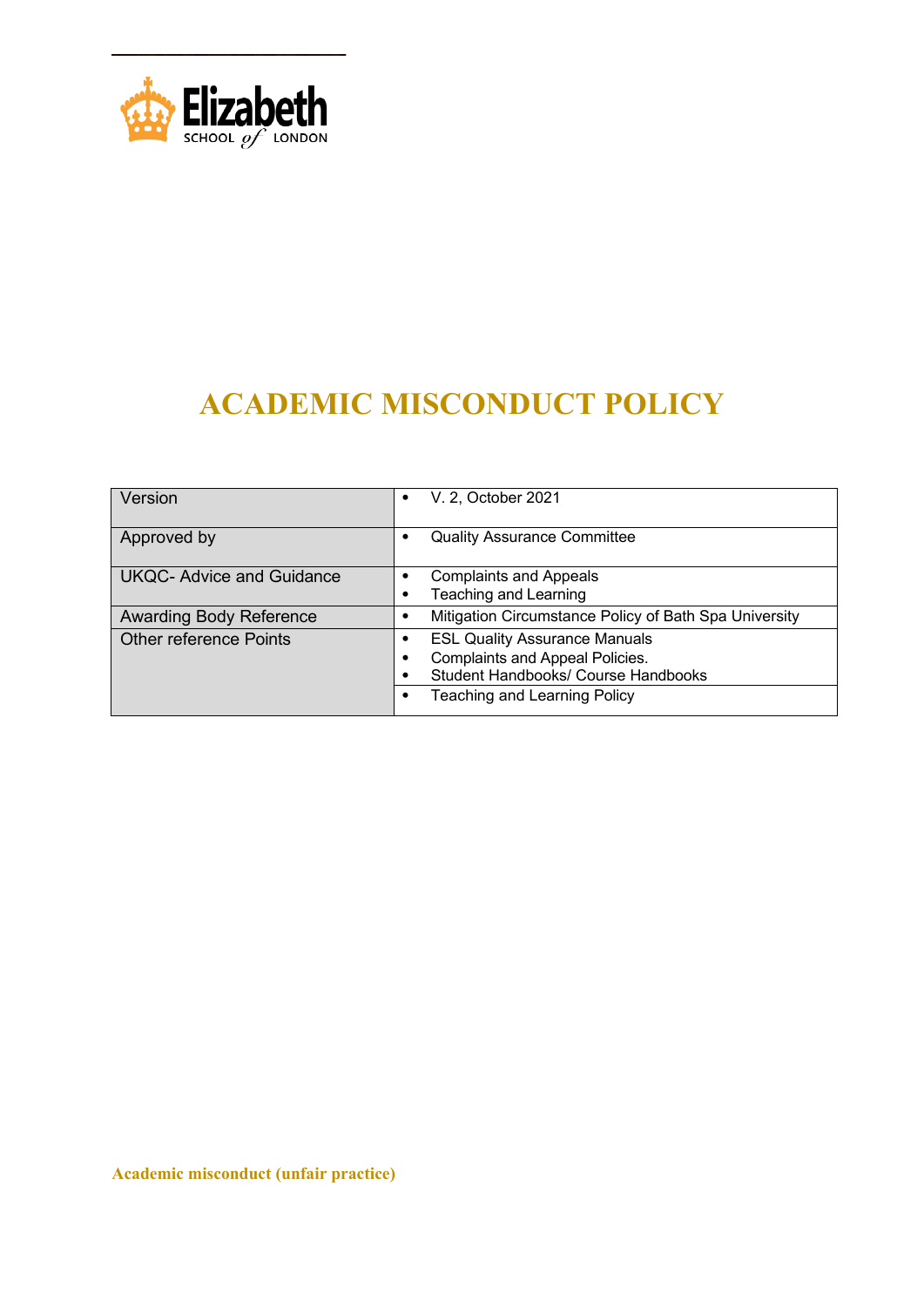

ESL emphasises the need for academic integrity at all times. This means that students are expected to be honest in their studies, acknowledging the work of others where appropriate and giving credit where they have legitimately used other people's ideas as part of presenting their own work. In order to ensure expected quality, ESL follows the Academic Misconduct Policy of Bath Spa University.

## **Academic misconduct policy**

ESL is clear that all students will be judged on their own ability and that all assessment work submitted must be original. Academic Misconduct is defined as any activity used by a student which provides them with an unfair academic advantage over others. Academic Misconduct is sometimes called 'unfair practice' or 'cheating'.

Academic Misconduct is different from Poor Academic Practice, which our partner university defines as a minor breach of standard academic conventions, such as poorly attributed or incorrect referencing, or limited over-reliance on reference material, usually resulting from a misunderstanding or lack of confidence in conventions and where there is clearly no intention to deceive. Poor academic practice will be dealt with as part of the marking and feedback process, as it represents a failure to follow assessment and marking criteria.

You are expected to present your own words, your own analysis and your own arguments in your work. It is acceptable to use the work of others to support arguments and analysis, and tutors will be able to inform you as to what constitutes good practice and give help with conventions such as referencing and the provision of footnotes. If you're in any doubt about what constitutes good practice and what constitutes plagiarism, you're advised to consult your tutors for advice. It's also recommended that you seek advice from your PAT/Tutor regarding academic writing and referencing.

Where cases of Academic Misconduct are suspected, ESL will follow the Academic Misconduct Policy outlined below. Students should be in no doubt that Academic Misconduct is regarded as a very serious offence in higher education. Pleas that a student was not aware of the offence or its consequences, or didn't understand what constitutes Academic Misconduct, won't be accepted under any circumstances. Academic Misconduct will result in a penalty even when it's unintended or unwitting.

Students should be aware that an Academic Misconduct case can be opened at any time, even if the student has graduated and is no longer a current student.

## **Plagiarism detection**

Bath Spa University is a member of the Turnitin UK Service and uses this service to aid Academic Misconduct detection. All student work is fed through the online Turnitin system, which compares the document against a database of billions of internet pages, previous student papers and journals (amongst others). Turnitin provides an originality report for each document uploaded to it, which shows the level of similarity with other sources.

Plagiarism detection is not limited to the use of Turnitin. Tutors will also look to evidence of the following:

• Plagiarism from published texts (not necessarily available online)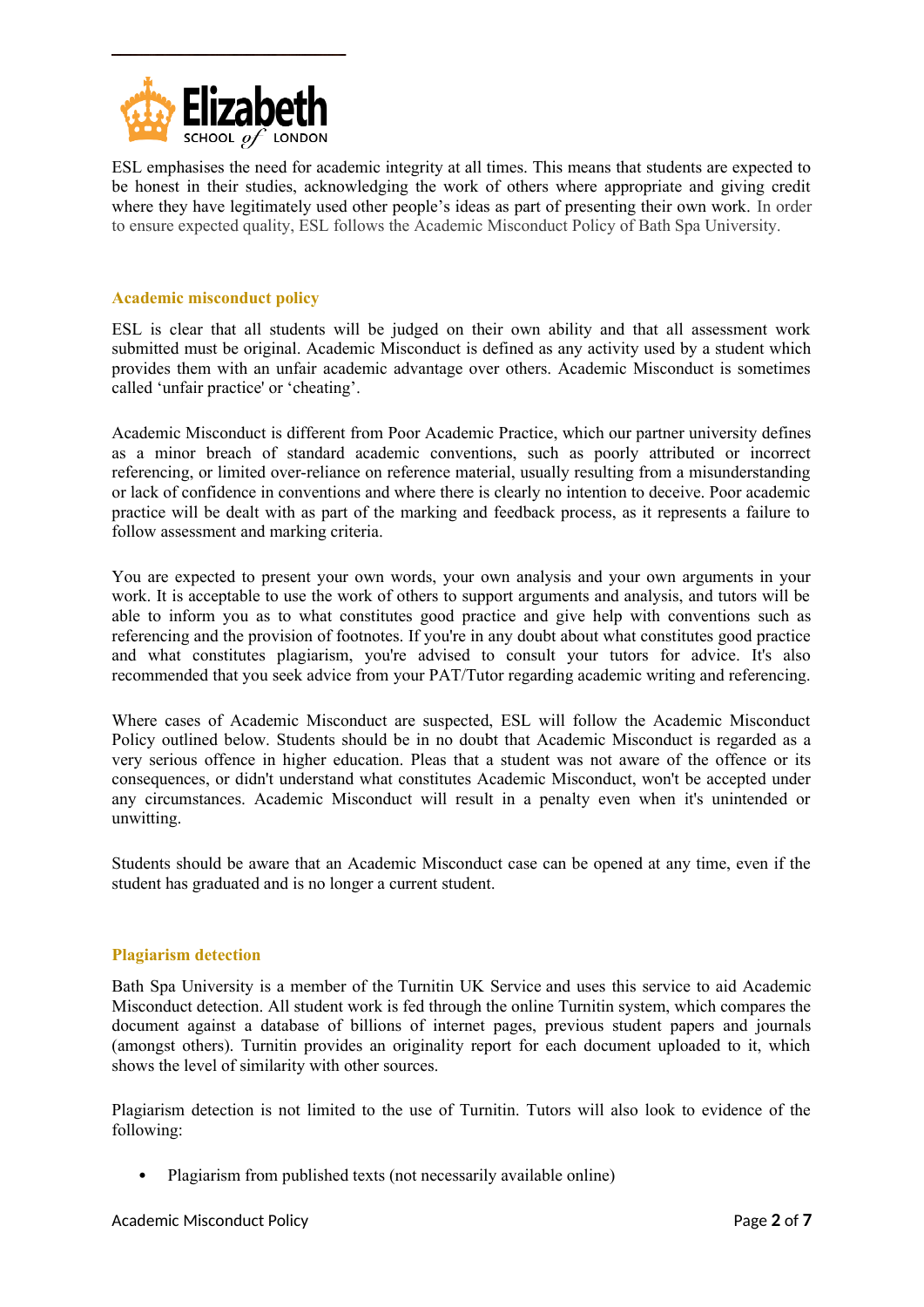

- Similarities with the work of other students which may suggest collusion
- Content that appears to be clearly beyond the known capabilities of a student
- Work that's expressed in a style which does not match the known writing or language abilities of a student.

## **Types of academic misconduct**

Academic Misconduct may take a variety of forms, and the following explains some of the most common types of Academic Misconduct. This list is not definitive; any activity which meets the University's definition of Academic Misconduct may be considered under this policy.

#### **Plagiarism**

Plagiarism is submitting the work or ideas of someone else as your own, without appropriate referencing. Examples include, but are not limited to:

- Copying sections from one or more books / articles / other published sources without acknowledgement of the source(s). It's still plagiarism if you reproduce sections from several sources rather than one.
- Excessive dependence upon one or a limited number of sources is plagiarism if the sources are inadequately referenced, even if the original text has been paraphrased.
- Copying from other members while working in a group.
- Submitting your own previous work (in whole or in part) from another course / module, even if this is from a different institution. This is sometimes known as 'self-plagiarism' or 'doublecounting'.
- Submitting the work of any third party, including students and former students.

#### **Impersonation**

Impersonation is submitting work prepared by another person for assessment purposes. Examples include, but are not limited to:

- Purchasing essays
- Writing an assessment for another student.

#### **Collusion**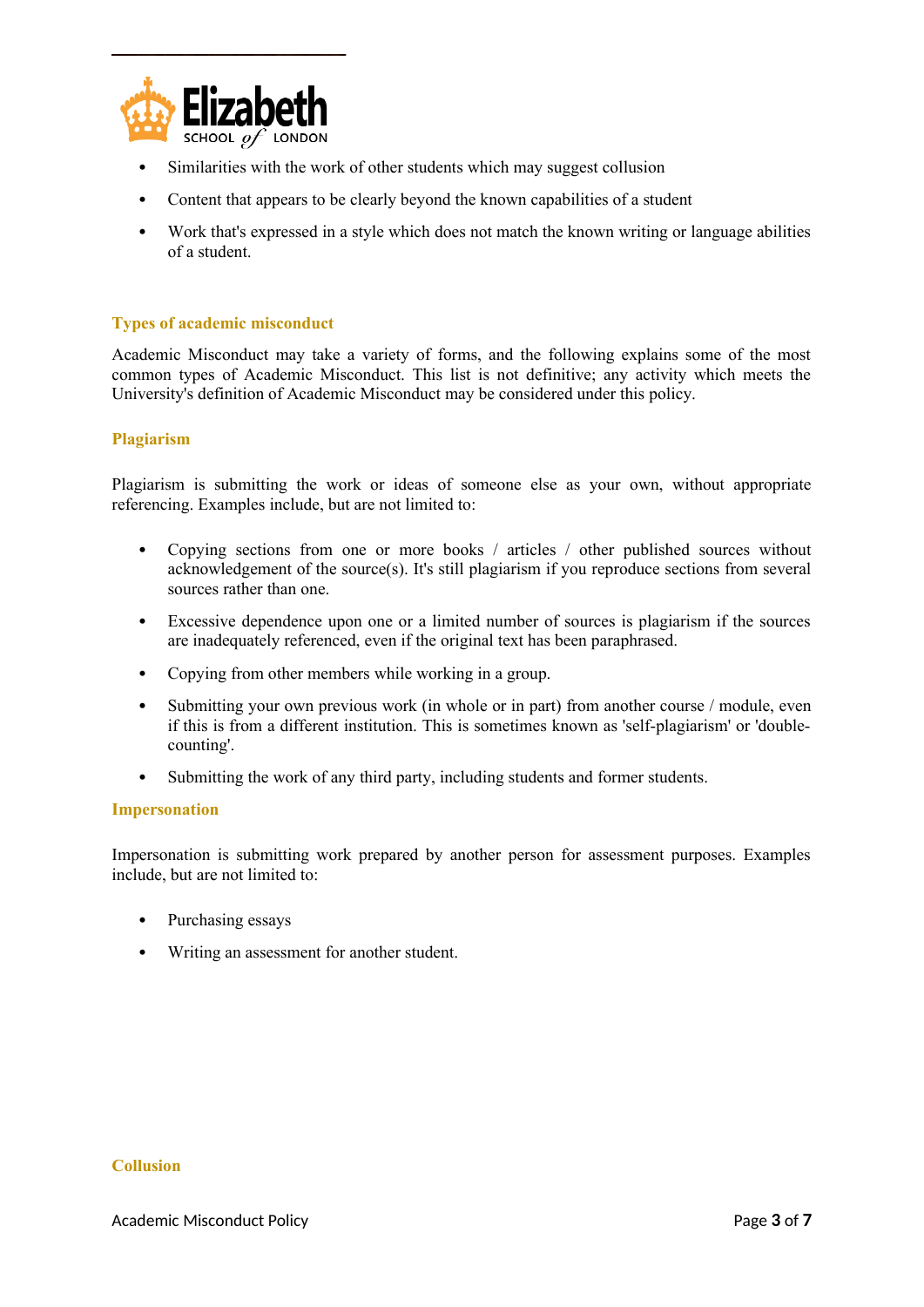

Collusion is the failure to work independently, where this is required, and passing the work off as your own individual effort.

Students should note that collusion is different to collaboration and some assignments may specify that students should work together and submit joint work. Students should never submit joint work unless it is clearly stated as a requirement in the module's written documentation, and, in such cases, students should always seek clarification from their tutors as to the level of collaboration that is acceptable.

All students implicated in a case of collusion will be considered as having breached Academic Practice, even when one student is believed to have copied from another. This is because the act of not adequately securing your work or sharing / showing someone else your work can make you culpable for collusion. Only where students can provide clear proof that their work has been stolen or otherwise acquired without their consent may they be exonerated from the accusation of collusion.

## **Exam misconduct**

Exam misconduct means breaching exam regulations to gain an unfair advantage. Examples include, but are not limited to:

- Use of unauthorised technology during the exam
- Use of unauthorised notes / other aids
- Refusing to hand in your paper at the allocated time
- Impersonation in exams

## **Falsification**

Falsification means submitting data, observations or other research in assessed work which has been either fabricated or falsified.

## **Penalties for academic misconduct**

Where an accusation of unfair practice has been substantiated to the satisfaction of the Academic Misconduct Panel, the accusation is said to be established. In determining the appropriate penalty, the Academic Misconduct Panel will usually consider the following:

- The degree of deception involved
- Whether the student has been subject to a previous accusation of Academic Misconduct
- The level of study
- The extent of the Academic Misconduct
- Any admission and/or explanation by the student of the Academic Misconduct.

It's possible that additional factors may be considered when determining the appropriate penalty, if these are deemed relevant by the Academic Misconduct Panel.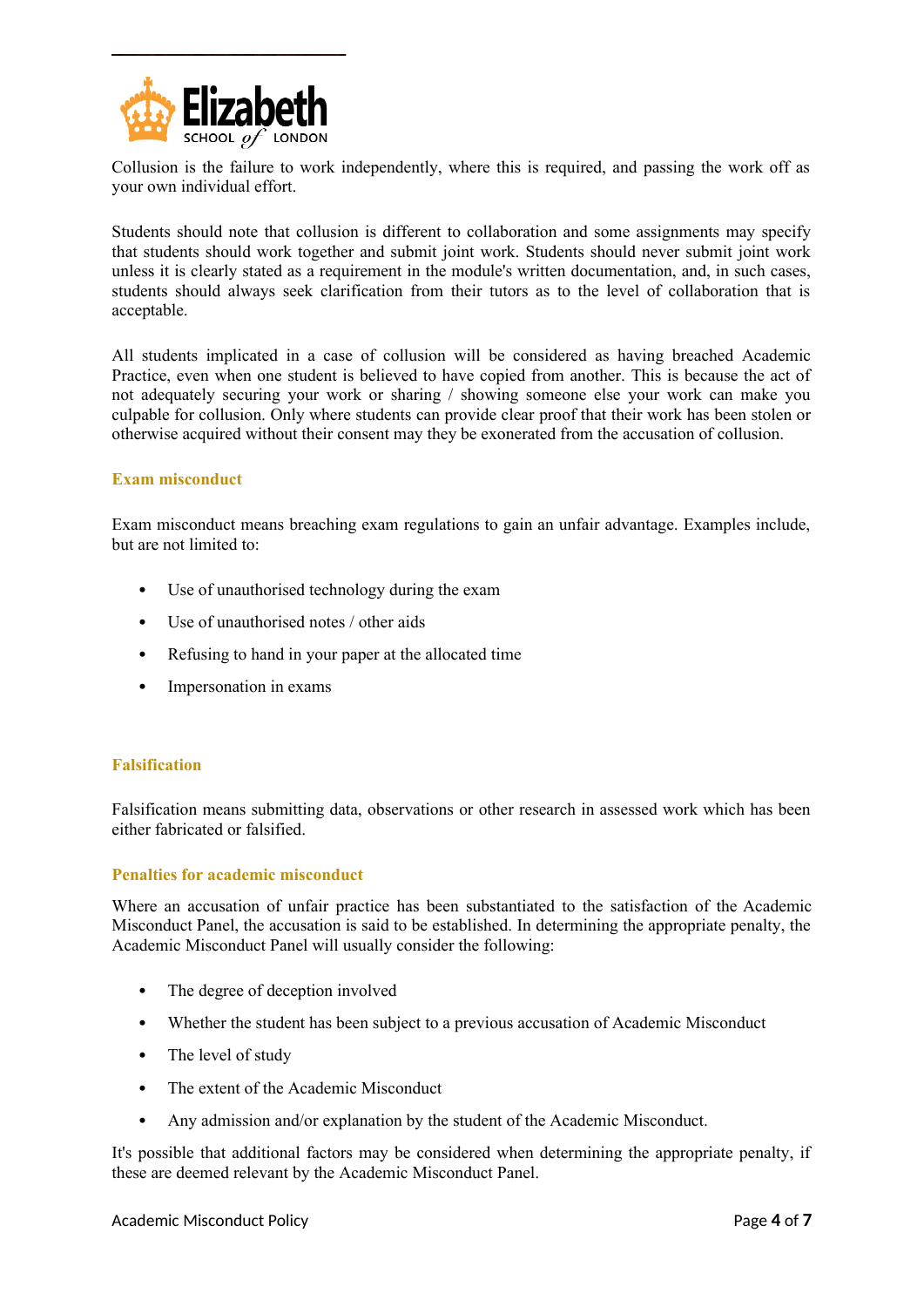

Students should be aware that an established accusation of Academic Misconduct may lead to severe consequences for the career prospects for a student on a course which has a particular focus on honesty, integrity and ethical behaviour.

Our partner university has published a table of categories, which dictates the penalties available to the Academic Misconduct Panel. As many variables are taken into consideration by the Panel when determining an appropriate penalty, it's not possible to provide a definitive list of offences and the penalty these will incur. The following table is therefore intended to provide an indicative estimation only.

| Indicative level of<br>offence | <b>Example</b>                                                                                   | <b>Indicative penalty</b><br>category |
|--------------------------------|--------------------------------------------------------------------------------------------------|---------------------------------------|
| <b>Minor</b>                   | Poor referencing<br>٠<br>Very minor plagiarism<br>٠                                              | $0-1$                                 |
| Moderate                       | Repeated minor misconduct<br>Substantial portions of directly copied /<br>٠<br>unreferenced text | $2 - 5$                               |
| Severe*                        | Stealing an exam paper<br>Purchasing essays<br>٠<br>Falsifying research data<br>٠                | $6 - 7$                               |

Students should note that, at Penalty Category 4 and above, the consequences will include a permanent record on the student's transcript, and the requirement that any capped mark (which may be zero) must count for classification purposes (above Level 4).

Students should be aware that, if the module to which an Academic Misconduct penalty has been applied is subsequently failed, the penalty will be carried over and will apply to whatever module is added to a student's record as a result of the failed module.

Students should be aware that instances of very severe Academic Misconduct may additionally lead to disciplinary action.

## **Guidance for handling poor academic practice and academic misconduct**

Where Academic Misconduct is suspected, the tutor(s) should complete a copy of the form below, summarising the nature of the offence and providing appropriate evidence (e.g. colour Turnitin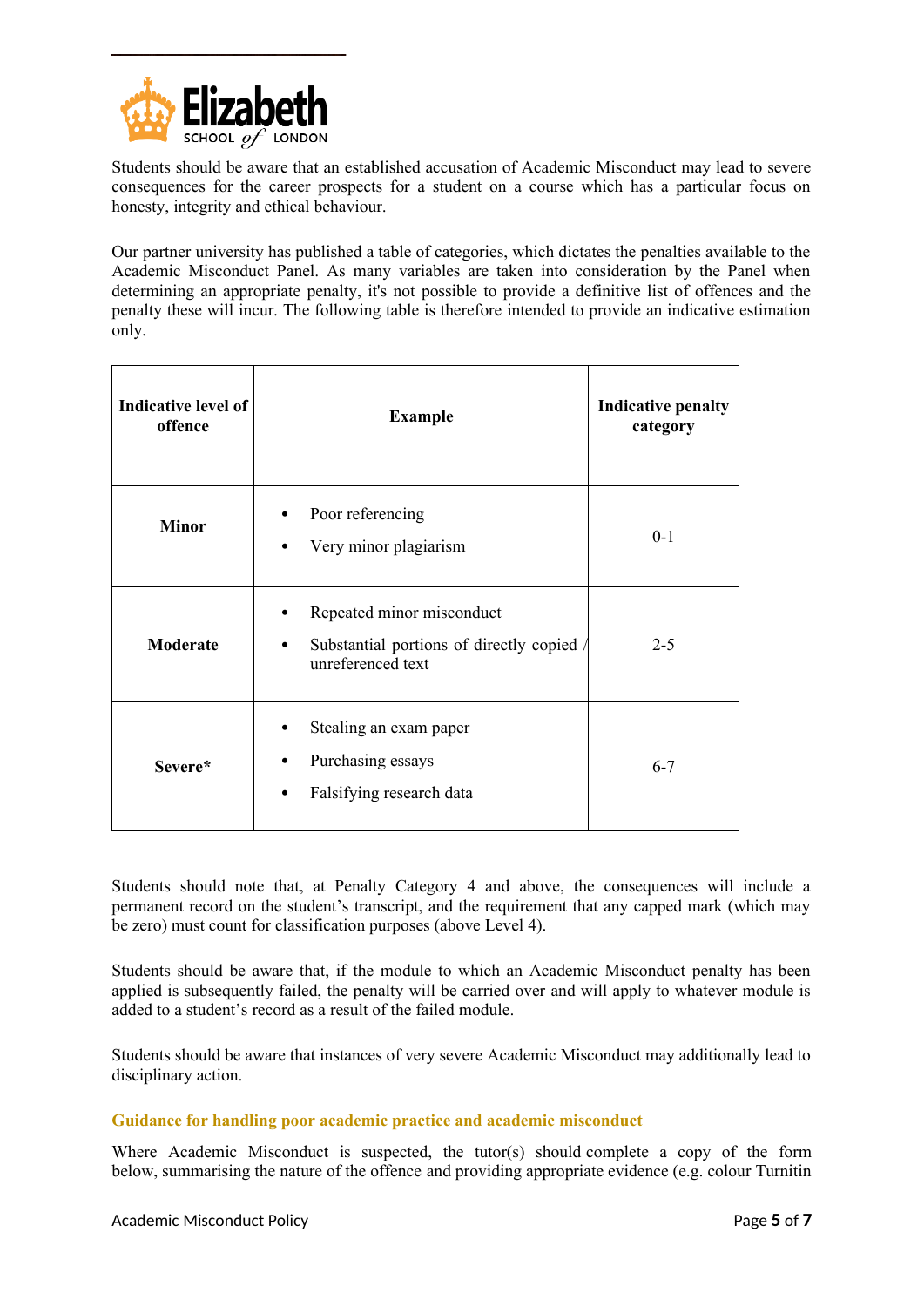

Report showing similarity scores). This should be emailed to the Programme Leader (programmeleader@elizabethschool.com/Santayana@elizabethschool.com)

The Academic Team will contact the student by email, attaching the report and a copy of the Academic Misconduct policy, and requiring a written response by a specified date. Students are given ten working days to respond to the accusation. The tutor(s) will be asked to comment on the student's response.

The Academic Misconduct Panel will consider all aspects of the case, including the report from the tutor(s), any response from the student and any subsequent comments from the tutor(s).

Where Academic Misconduct is suspected, it is important for the tutor(s) to submit a report and evidence to the Programme Leader within a suitable timeframe to enable the Academic Misconduct Panel to receive sufficient evidence to fully consider the case and to advise the next Assessment Committee of the Panel's decision.

When students receive a copy of the Academic Misconduct accusation, they're advised that they may request a meeting with their tutor(s) to discuss the matter. It's recommended that at least two members of staff should be present at the meeting and a written record taken.

If tutors have any additional questions about the procedures for dealing with accusations of Academic Misconduct, they are encouraged to contact the Academic Head or the Programme Leader.

#### **Stage Two: Review**

If you wish to request a review of the decision of the Academic Misconduct Panel, please submit this request by email to [programmeleader@elizabethschool.com](mailto:programmeleader@elizabethschool.com) or Santayana@elizabethschool.com within ten working days from the date of written notification of the Panel outcome.

# **ACADEMIC MISCONDUCT FORM**